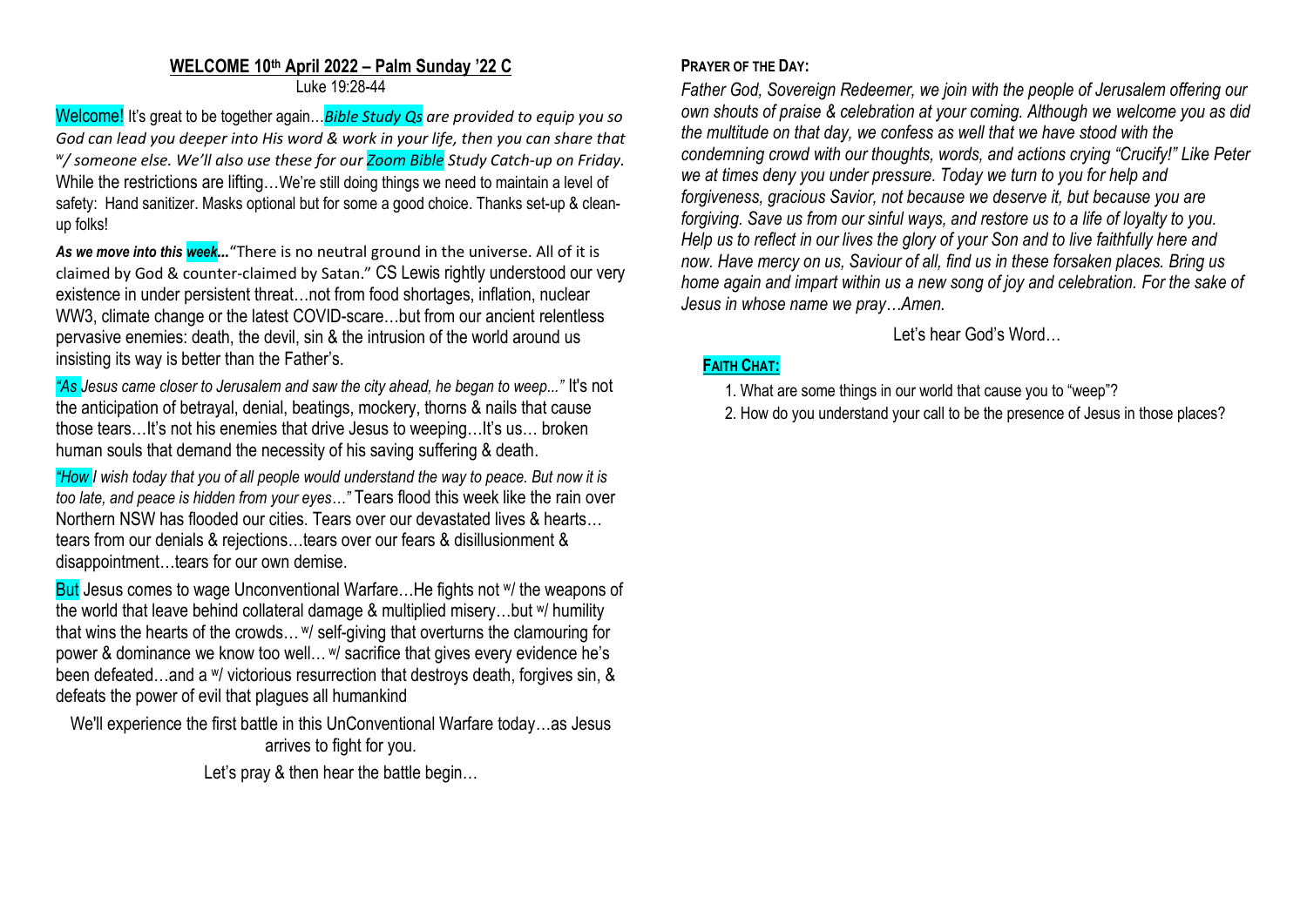## **PALM SUNDAY '22 C – UNCONVENTIONAL WARFARE: A PLAN OF HUMILITY**

We have been blessed over the last few weeks to have Ziggy here to spend a few minutes sharing Bible messages with our children…If we learned anything about Ziggy, he likes to party! *PARTY! PARTY! PARTY!* if I remember correctly. Palm Sunday seems a perfect day for Ziggy…it feels like there's a party breaking out all over Jerusalem the way we prepare & think about it. Ask anyone: What do you think when you think Palm Sunday? Palms – Hosannas! – Large crowds all the way into Jerusalem – Jesus on a donkey – a celebration that can't be silenced even by the growling & scowling of the religious bigshots. But maybe it's good Ziggy *ISN'T* here today because…

Well…as Luke recounts the events of Jesus' entry into Jerusalem, what we often call *Jesus' triumphal entry*…there doesn't seem to be much "triumph." Just look at the text: Palms? There are none. Hosannas? Not a single one. The crowd seems to fall apart about the time the Pharisees rock up W/ their "Tell the rabble to be quiet we anticipate a riot" speech. The donkey we get, but we also get weeping...b/4 Jesus sets foot in Jerusalem…from the other side of the Kidron Valley he breaks down in tears & seems to set the stage for a week not of *PARTY! PARTY! PARTY!* but tears from one end of the journey to the other.

*But as Jesus came closer to Jerusalem & saw the city ahead, he began to weep. "How I wish today that you of all people would understand the way to peace. But now it is too late, & peace is hidden from your eyes...because you did not recognize it when God visited you.*

Over the course of the week, Luke records 3 separate instances of weeping…3 different moments in the passion narrative where the narrative is written in tears, inscribed not in *Hosanna!* but in heart-rending sobs…and each instance directs our attention to the necessity…the inevitable essential nature of Jesus' journey to the cross. Like this 1st one…Jerusalem's history is etched in both faith & faithlessness devotion & idolatry. From the glory of Solomon's Temple & David's Kingdom to the Baal-worship & division of the kingdom…the conquered captive rebellious people of God making their homes among foreign overlords…returning only as a remnant of their once great nation….and even then dogged by their own lack of faith

But take out the name Jerusalem & plug in any city in today's news…or maybe the place where you grew up. Large or small, urban or rural…Australian or otherwise. Is it a place known for its faithfulness? OR…Is it a place where families collapse or crime claims lives…violence inequity injustice hatreds…bloodshed corruption? Jesus weeps not just for the 2 millennium story of Israel but for the age-old human story that tries to deny accountability to God & responsibility for our neighbour. It's

the age-old human story of rejecting what makes for peace choosing instead to see the stranger as an enemy & the one who simply disagrees as a demon. It's the ageold human story of sin that has torn the very fabric of creation & warped the canvas of human relationships. It's the age-old human story of lives turned in upon self to the exclusion of those we can serve…of blaming & shaming so we seem faultless… Jesus sees all that & he weeps. I suspect he's not alone…you too? I know I do.

The 2nd explosion of tears in Lk's narrative is when we find Peter in tears…bitter guilt-laden shame-filled tears…He has just denied Jesus for the third time *At that moment the Lord turned & looked at Peter. Suddenly, the Lord's words flashed through Peter's mind: "Before the rooster crows tomorrow morning, you will deny three times that you even know me." And Peter left the courtyard, weeping bitterly. – Lk 22:62*

Of course he did…don't you sometimes weep at your own failure – shameful deeds attitudes or thoughts…He denied he even *knew* who Jesus was & in that moment denied a chunk of his own soul. Sometimes in some seasons our lives are a laundry list of failure disaster disappointment mistakes & fiascoes. Public ones? Oh Lord we remember those…made a fool of ourselves & everyone saw it*…they remember.* I know the agony of seeing myself as I do not want to be & being broken by the knowledge that what I do *NOT* want is *precisely what is*. When we add to the world's burden & heartache…when we turn a blind eye…when we remain silent & don't uphold the good beautiful or true…when we allow lies to stand or act like modern perversions don't matter as long as they don't affect us…Of course Peter weeps…

But the flood of tears does not reach its crest until we get to Golgotha: *A large crowd trailed behind Jesus, including many grief-stricken women. But Jesus turned & said to them, "Daughters of Jerusalem, don't weep for me, but weep for yourselves & for your children…" – Lk 23:27-28* At some point the tears need to stop…Crying won't change anything. The die is cast. The bell is struck & can't be unrung. You've gone so far down the rabbit hole there's no u-turn no way out but ahead as painful as that may be. You've made your bed…He tells them once again their refusal to surrender their self-will to the Father's will is going to end in destruction. Their hard hearts will be crushed under Roman boots. Jerusalem will be sacked & the Temple again demolished never to be restored. He is not here to fix the things they'd like patched up so their tears are to no avail…he will not turn away from the Father's intention & they cannot not turn away from the damage they have already done to themselves.

Tears flood this week like the rain over Northern NSW has flooded our cities. Tears over our devastated lives & hearts. Tears from our denials & rejections. Tears over